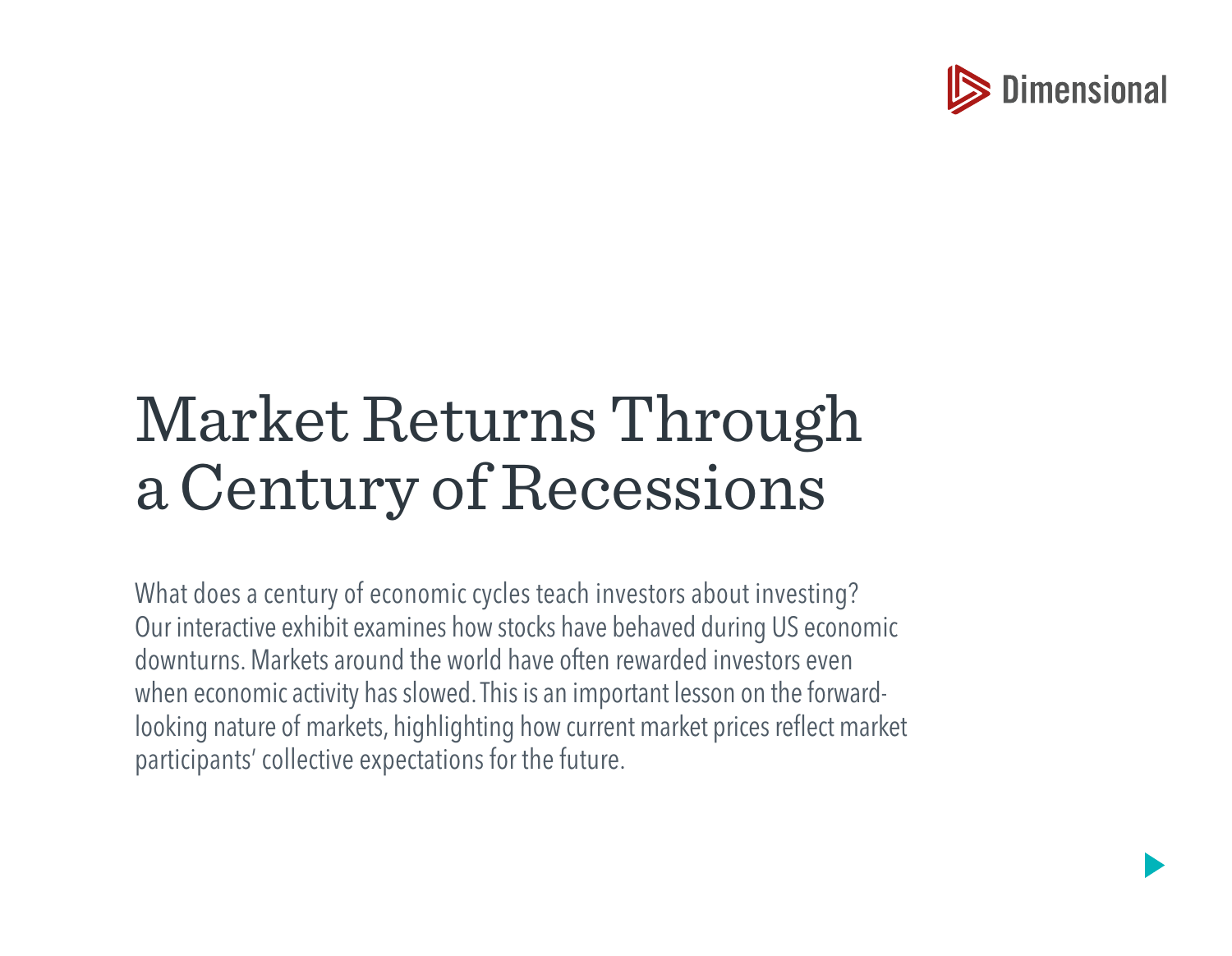# Shaded periods below represent recessions. Click each to learn more.

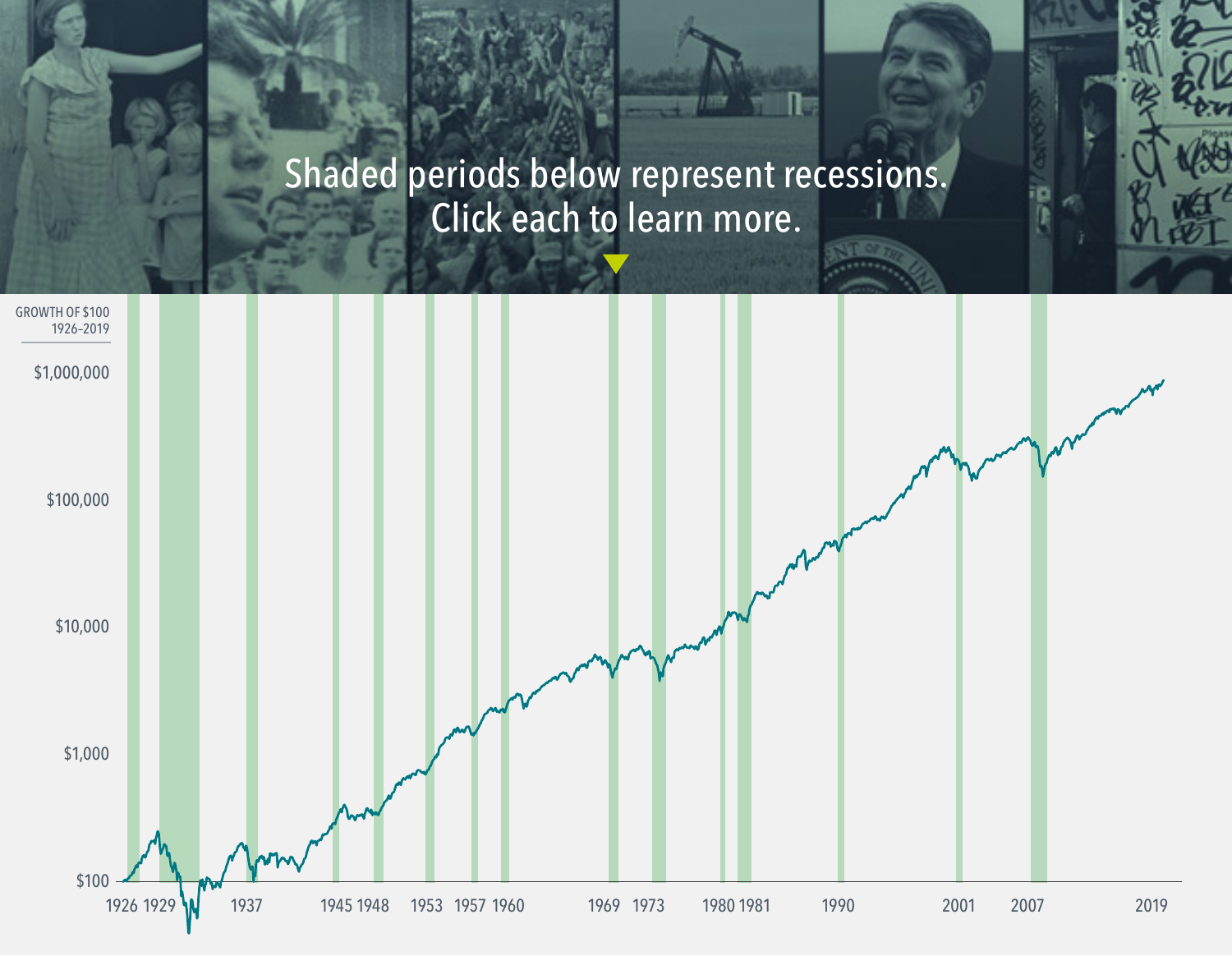A few years before the Depression, the US experienced a mild, yearlong recession accompanied by a minor bout of deflation. The stock market slipped 2.9% in the first month of the downturn.

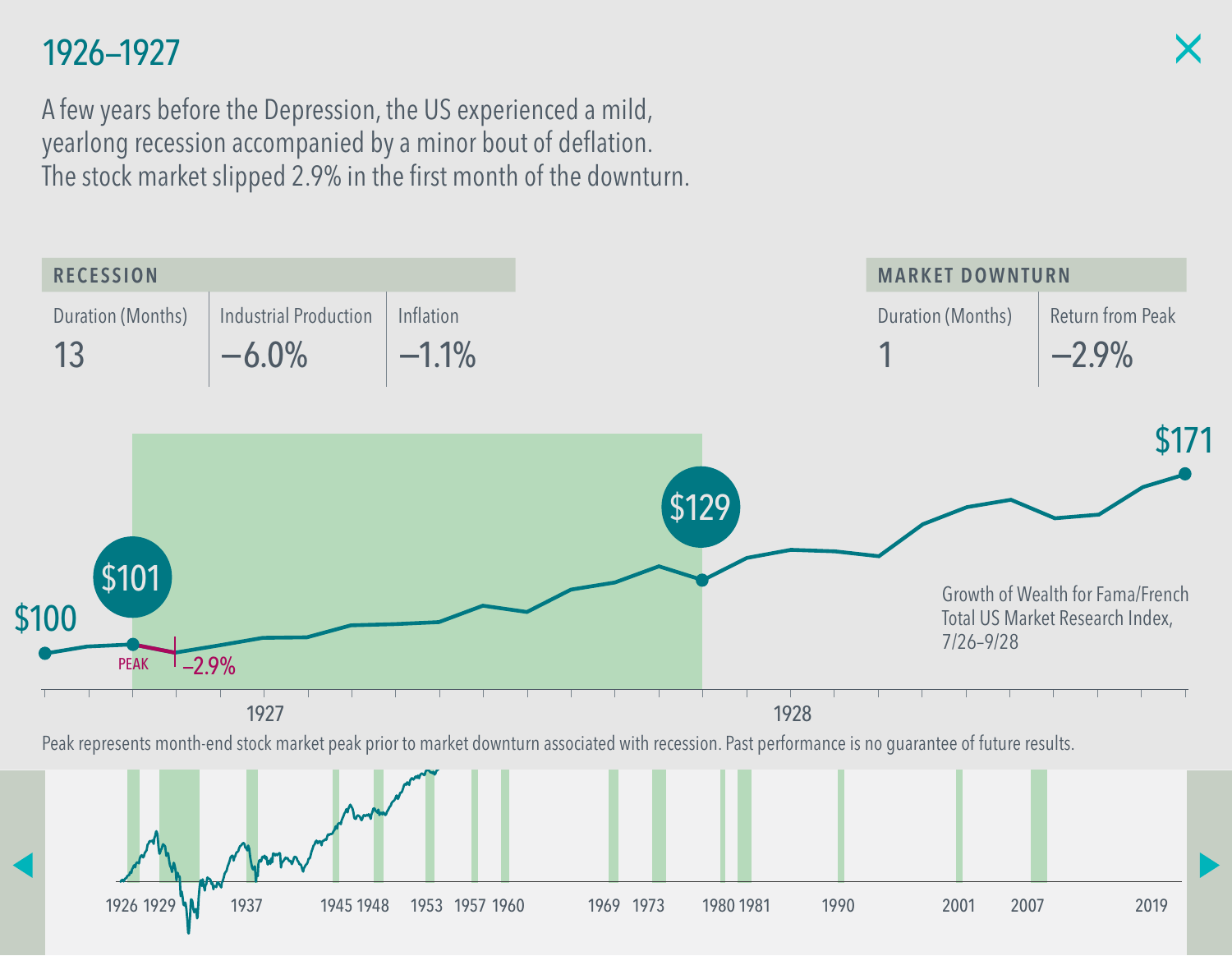### Great Depression

The Depression decimated the US economy—unemployment climbed to 25.2%, and industrial production plunged 48.6%. Before the collapse ended, stocks collectively lost 83.6% in a 33-month market downturn.

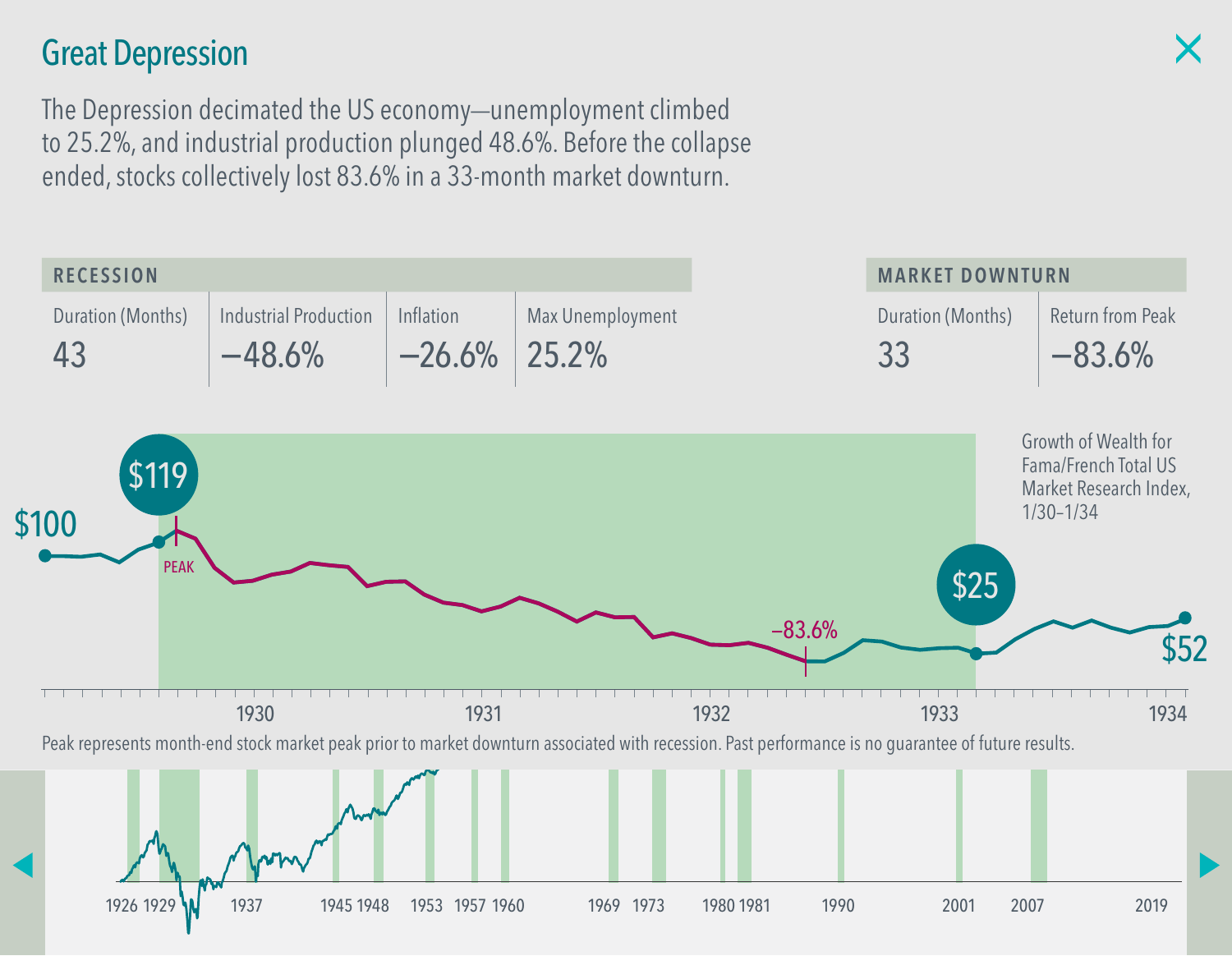A sharp, 13-month recession—marked by high unemployment and a big dip in industrial production—occurred in the midst of the nation's recovery from the Depression. Stock market investors suffered a 49.2% loss.

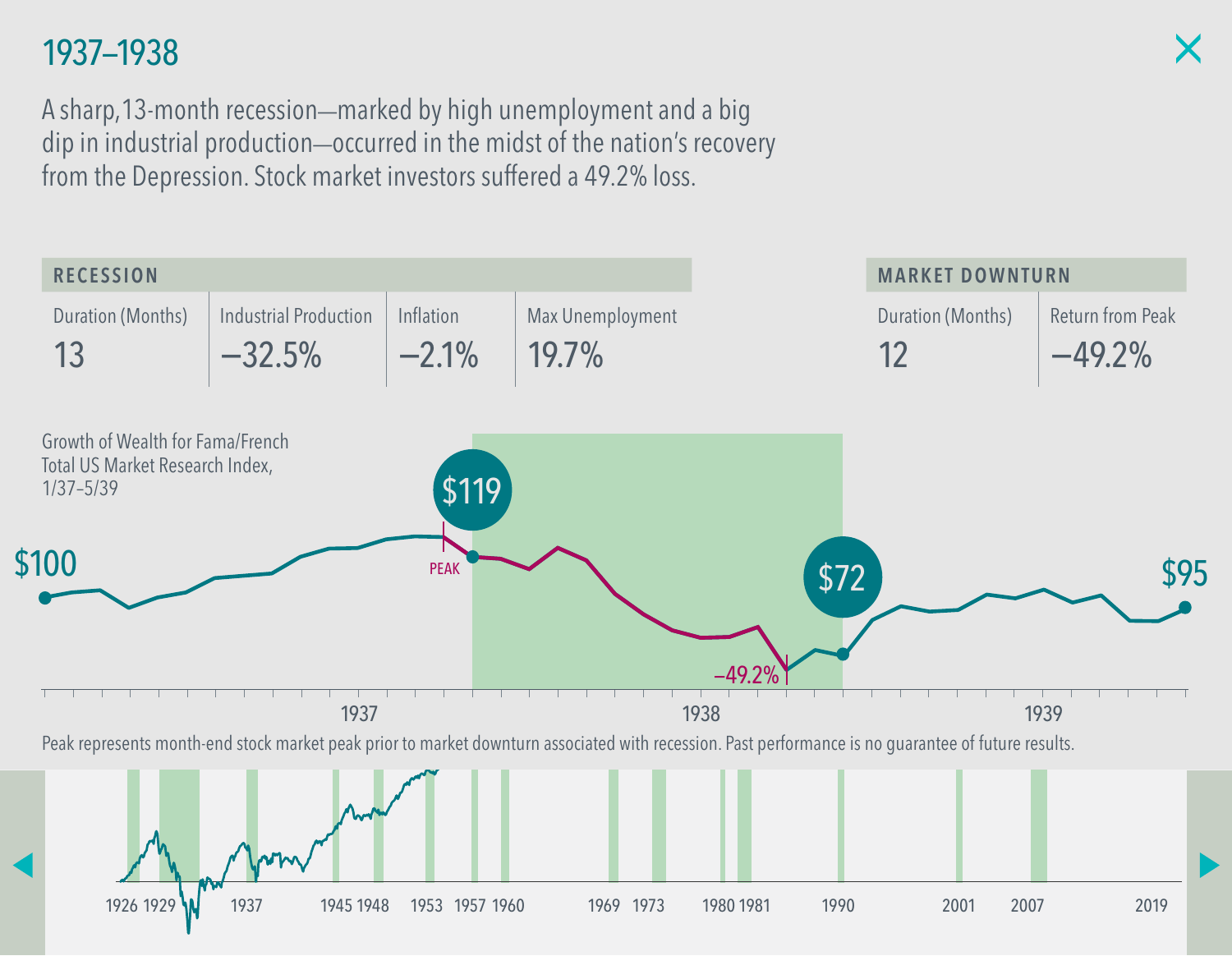### World War II Recession

Industrial production plunged 26% during the eight-month recession near the end of World War II. But the stock market dipped only 3.9% early in the recession before rebounding.

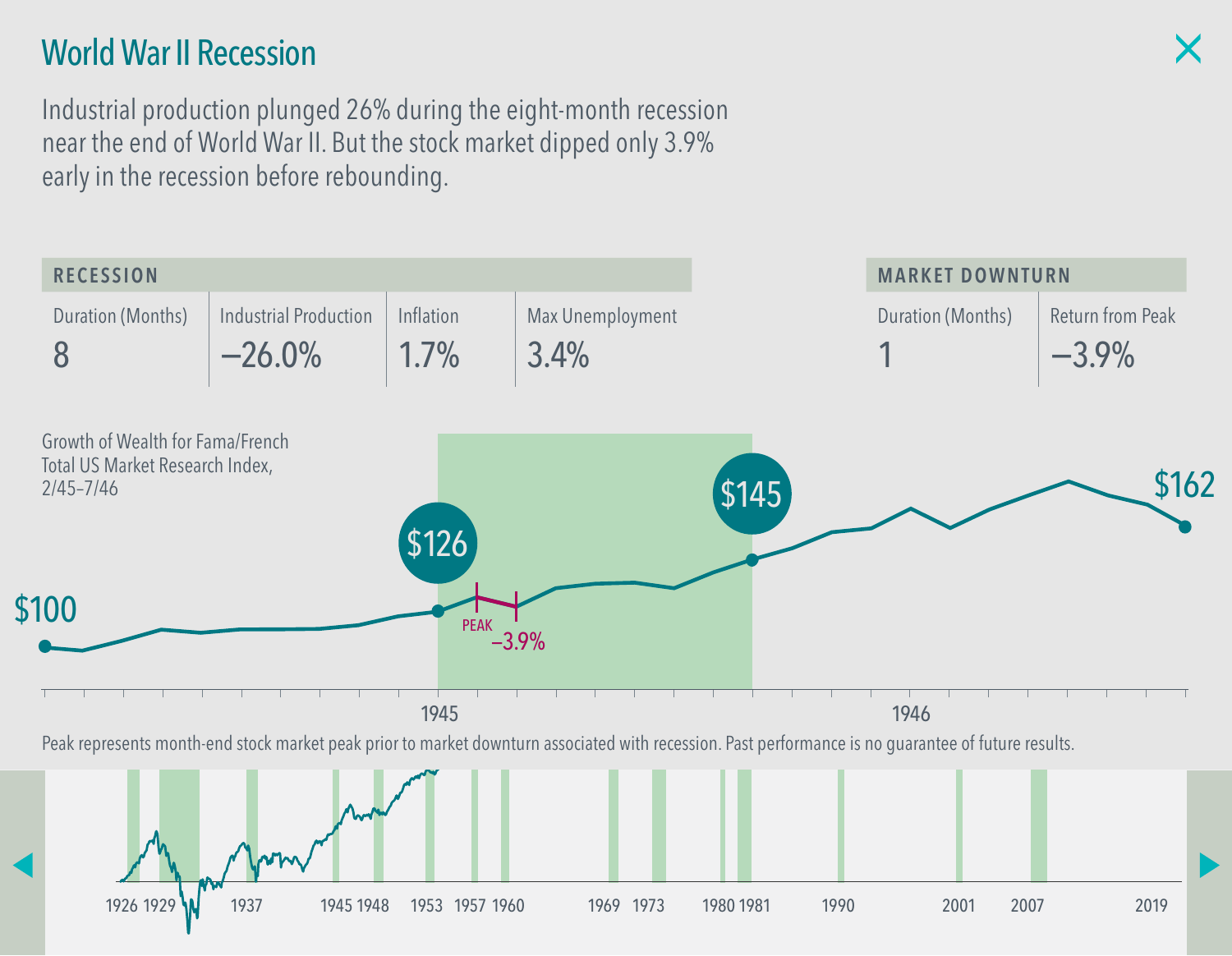A modest stock market slide (—11.0%) began five months before this relatively small economic downturn that occurred a few years after the war.

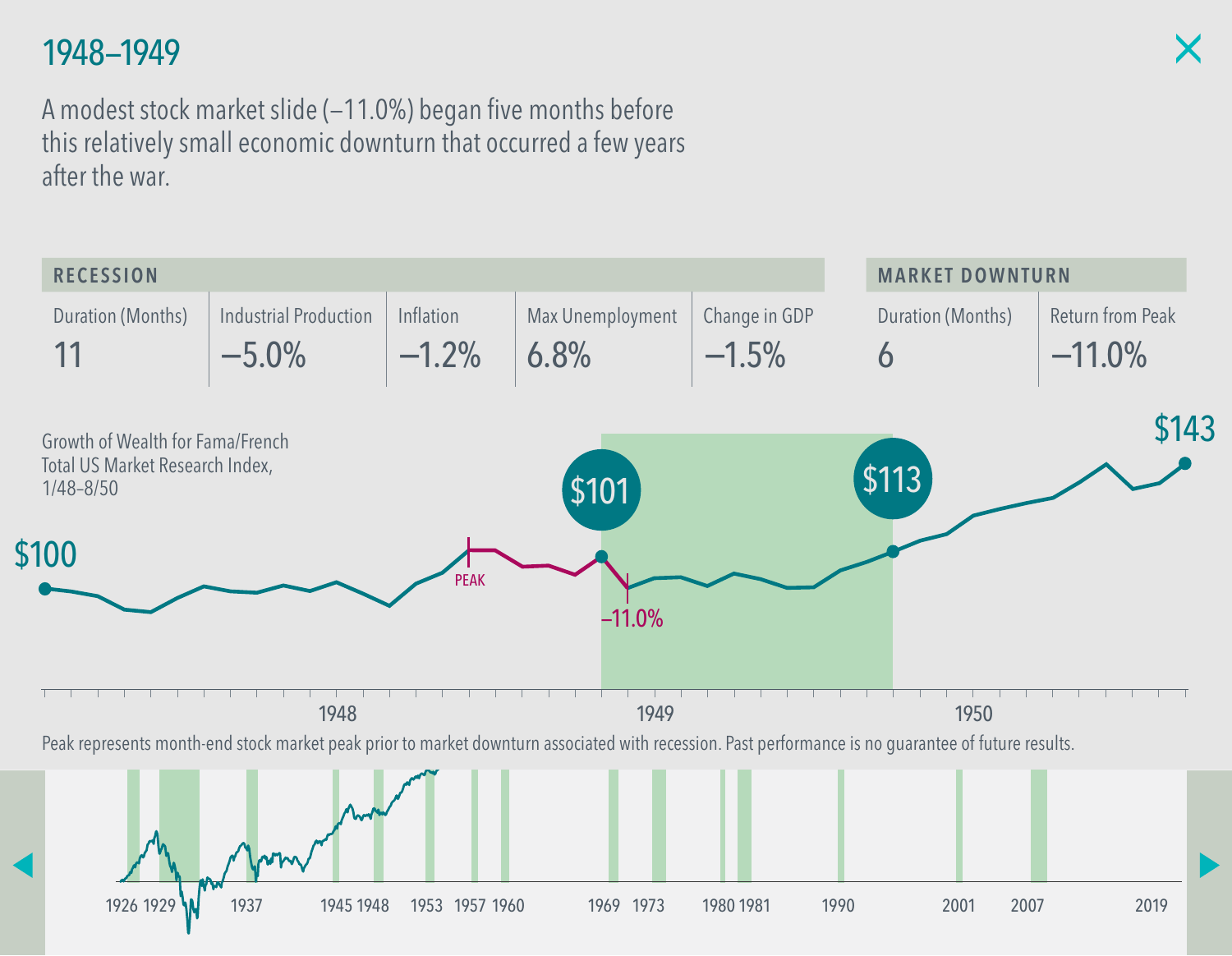The Korean Armistice was signed in the summer of 1953. A stock market slump that had begun in March was over by August, but the recession continued until early 1954.

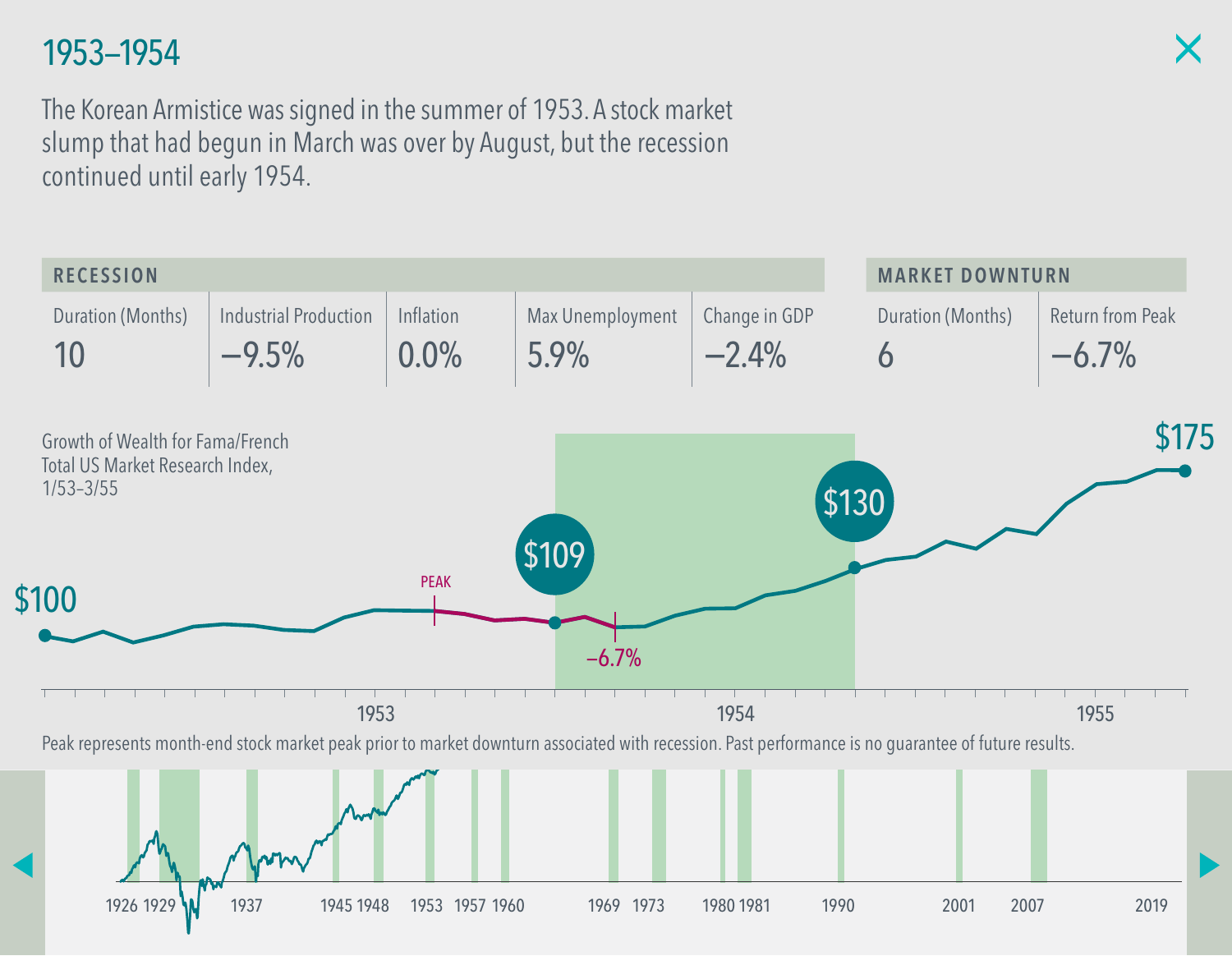A huge drop in industrial production (–11.3%) and a contraction in GDP (–3%) interrupted the 1950s boom. Stocks retrenched 14.9% in the midst of a decade-long climb.

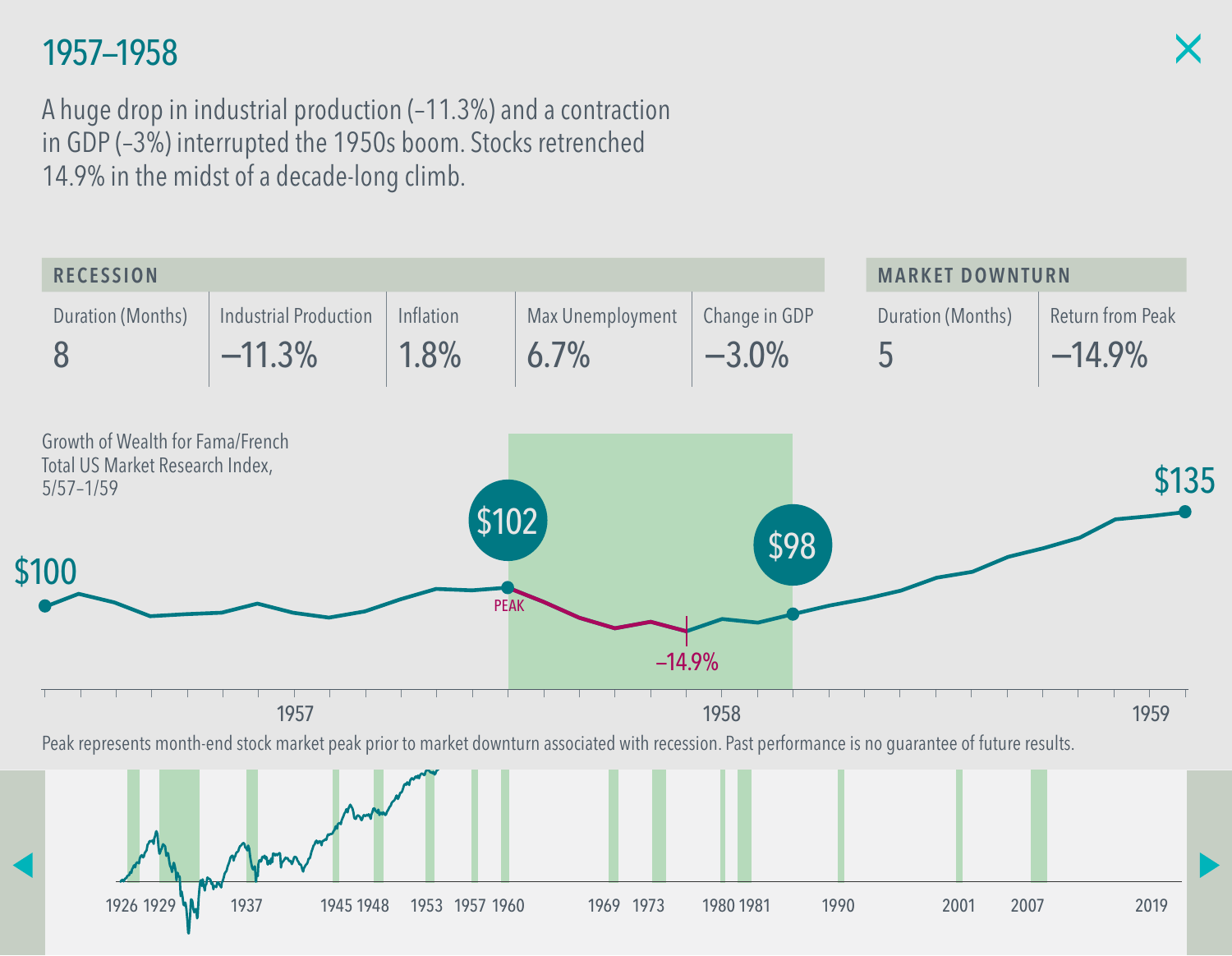This four-month pause followed the previous decade's bull market. In the election year of 1960, unemployment rose to 6.6%, and the stock market dropped 7.9%.

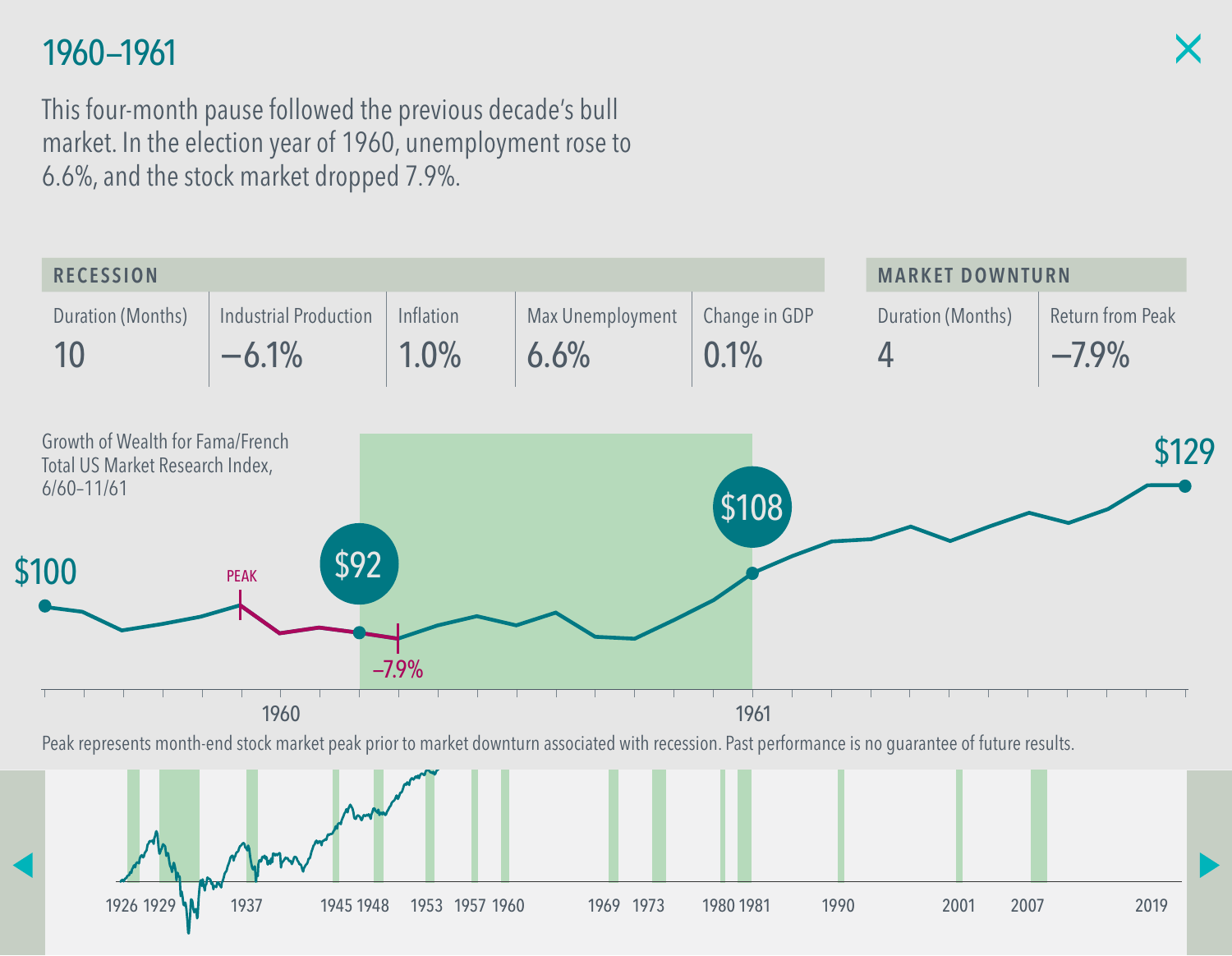High inflation and a big jump in unemployment punctuated the 11-month recession that began in December 1969. A volatile stock market eventually lost 33.6% over 19 months.

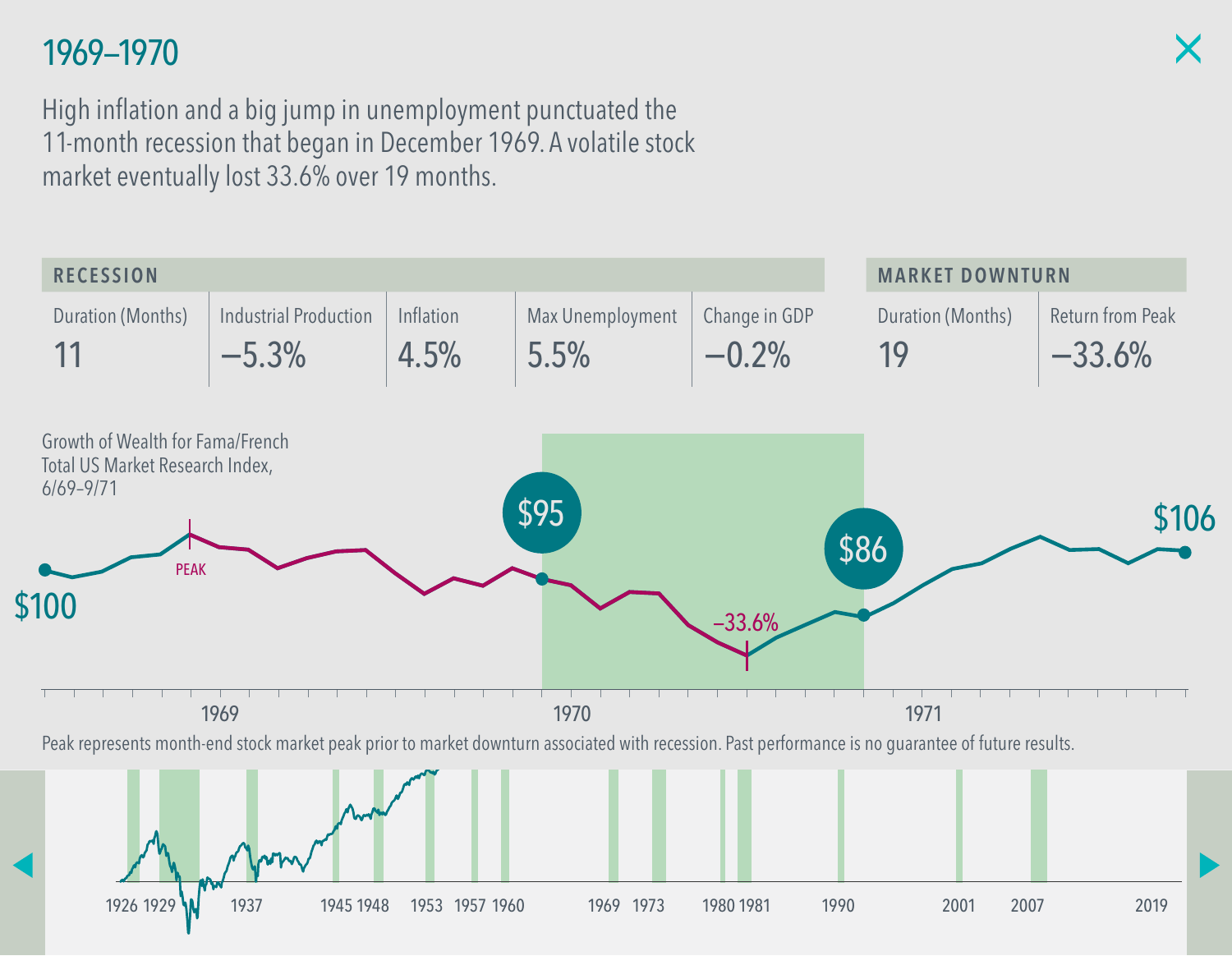# Oil Crisis

Inflation hit double digits during the 1973–75 recession. The stock market lost nearly half its value in the first 11 months of the 16-month economic downturn.

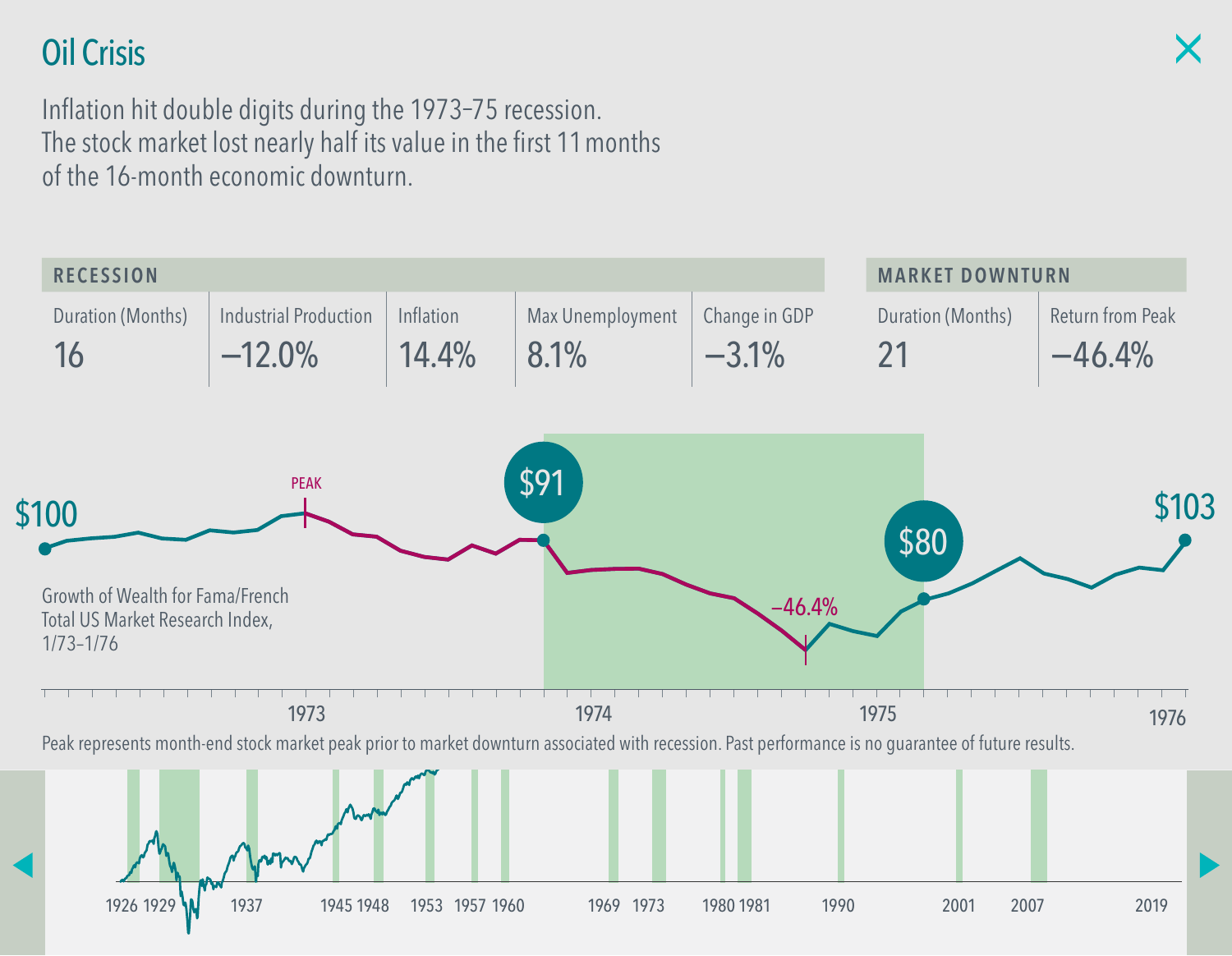# 1980

A 12% stock market decline occurred early in 1980's six-month recession, during which unemployment hit 7.6%. But the market finished the year with an impressive gain of 33.4%.

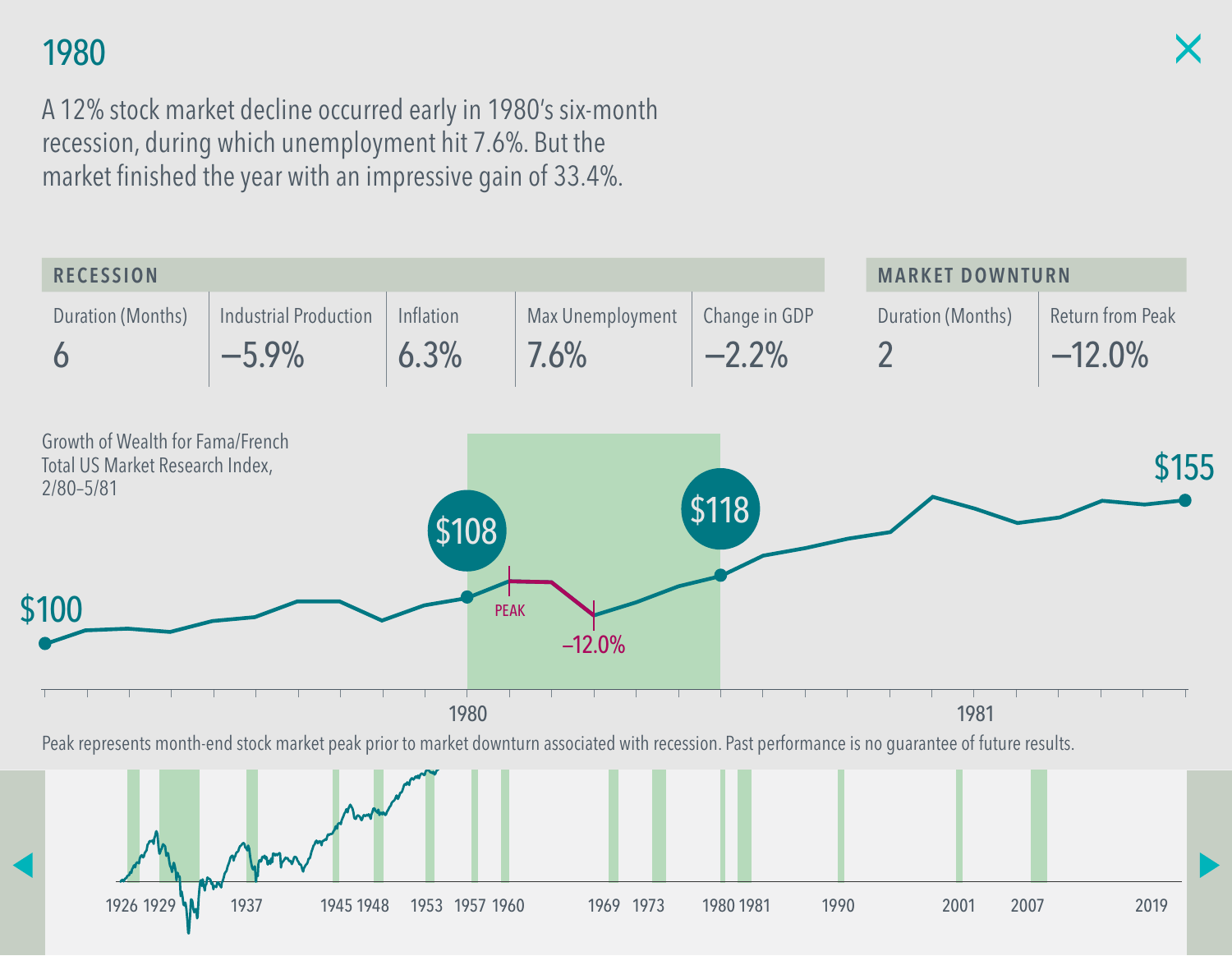### 1981–1982

Historically high interest rates preceded a harsh recession that dragged on for 16 months and saw unemployment peak at 10.4%. The stock market experienced a 15.9% slide before beginning a long rally.

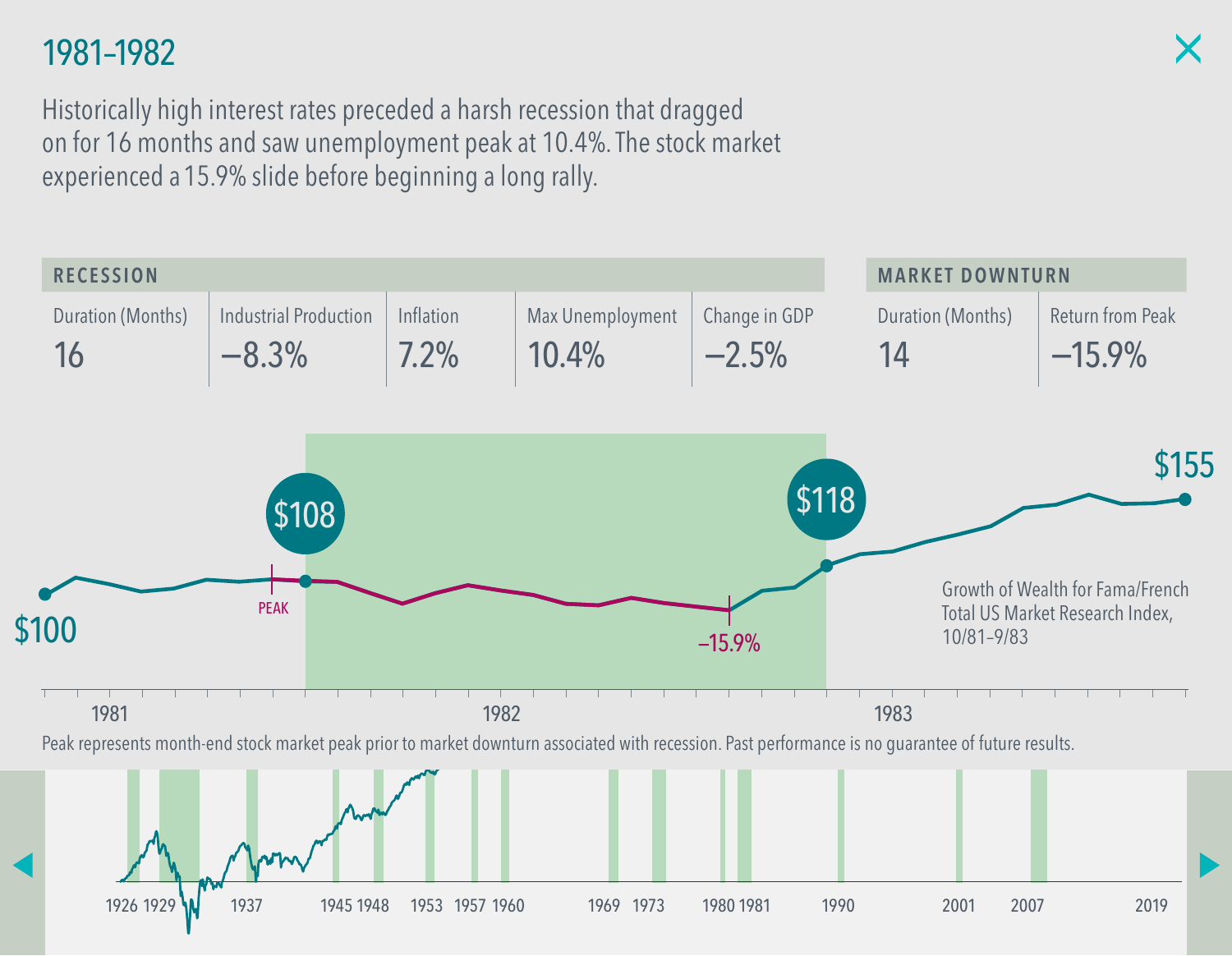# Gulf War

Stocks reacted negatively to the onset of the Gulf War in August 1990, dropping 17% over five months as the price of oil doubled. When the market regained its footing, stocks were set to start a nine-year bull market that peaked in the dot-com era.

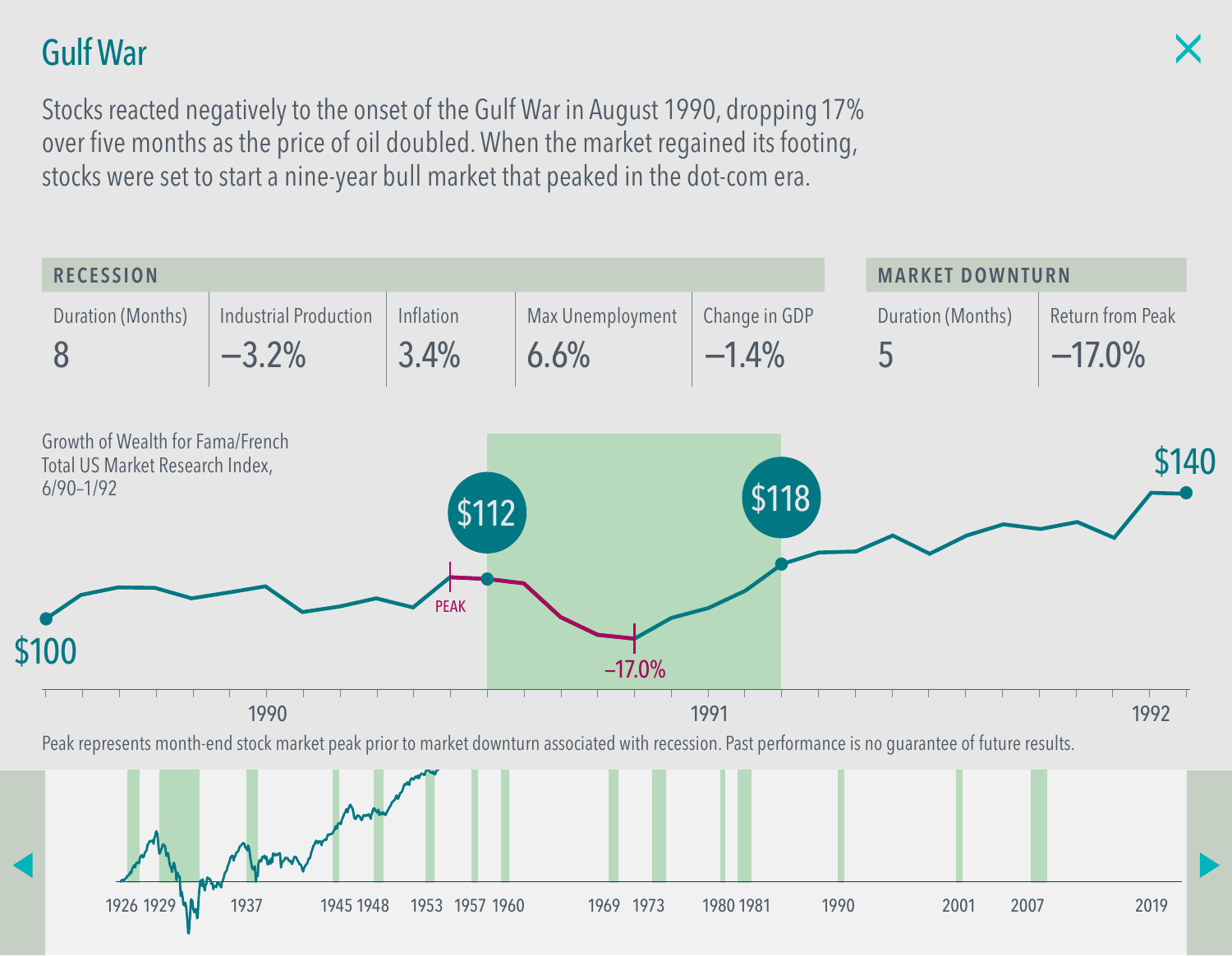### Tech Boom and Bust

Many investors may not realize that the stock market had started a deep decline before the relatively mild recession in March 2001, which followed the tech boom.

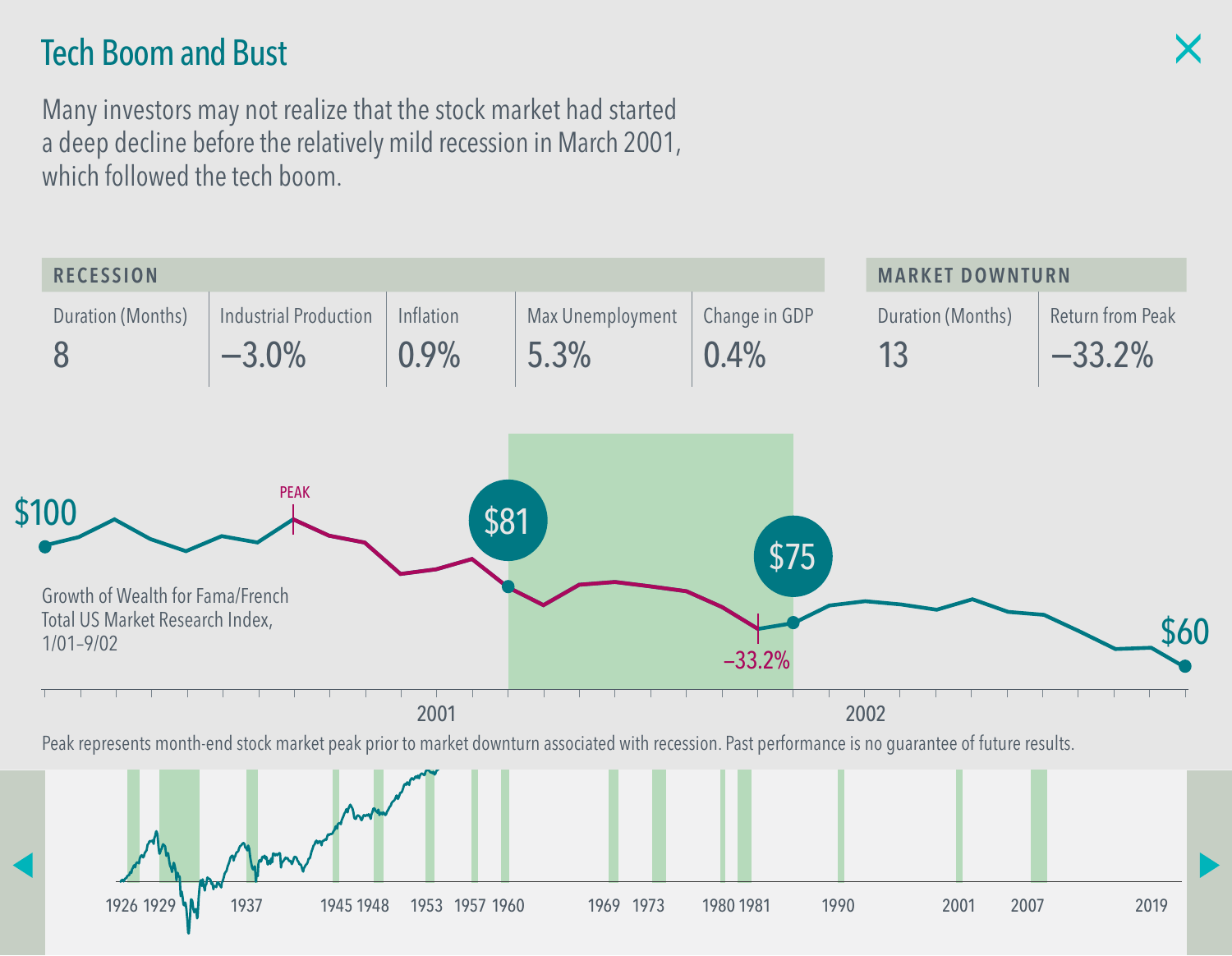# Global Financial Crisis

During the Global Financial Crisis, the worst of the 50.4% stock market dive happened in the latter half of an 18-month recession that saw unemployment hit 9.4% and industrial production tumble 17%. But after falling for 16 months, the market started a nearly 11-year bull run.

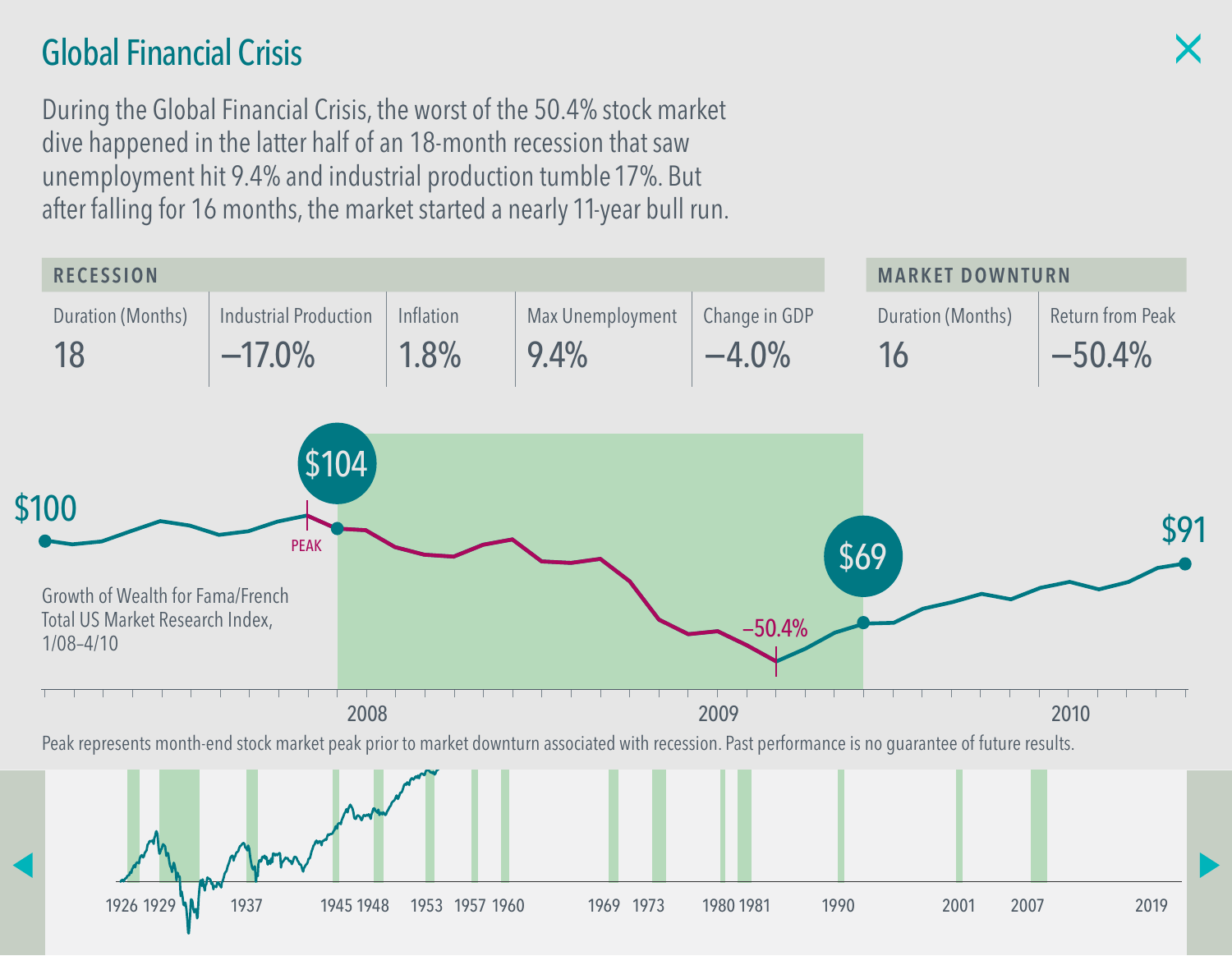#### NOTES AND DATA SOURCES

- In US dollars. Stock returns represented by Fama/French Total US Market Research Index, provided by Ken French and available at *[mba.tuck.dartmouth.edu/pages/faculty/](http://mba.tuck.dartmouth.edu/pages/faculty/ken.french/data_library.html) [ken.french/data\\_library.](http://mba.tuck.dartmouth.edu/pages/faculty/ken.french/data_library.html)html*. This value-weighed US market index is constructed every month, using all issues listed on the NYSE, AMEX, or Nasdaq with available outstanding shares and valid prices for that month and the month before. Exclusions: American depositary receipts. Sources: CRSP for value-weighted US market return. Rebalancing: Monthly. Dividends: Reinvested in the paying company until the portfolio is rebalanced.
- Growth of wealth shows the growth of a hypothetical investment of \$100 in the securities in the Fama/French US Total Market Research Index from July 1926 through December 2019.
- Gross Domestic Product (GDP) based on quarterly data from the US Bureau of Economic Analysis; quarterly data not available prior to 1947. Percentage change in GDP based on business cycle peak to trough quarter as reported by National Bureau of Economic Research (NBER).
- Industrial Production, Inflation, and Unemployment based on monthly data from Federal Reserve Bank of St. Louis (FRED); Unemployment data not reported prior to 1929.
- All calculations are cumulative.

#### Past performance is no guarantee of future results. Investing risks include loss of principal and fluctuating value. There is no guarantee an investment strategy will be successful.

Indices are not available for direct investment. Their performance does not reflect the expenses associated with the management of an actual portfolio.

Data presented in the Growth of Wealth chart is hypothetical and assumes reinvestment of income and no transaction costs or taxes. The chart is for illustrative purposes only and is not indicative of any investment.

The information in this document is provided in good faith without any warranty and is intended for the recipient's background information only. It does not constitute investment advice, recommendation, or an offer of any services or products for sale and is not intended to provide a sufficient basis on which to make an investment decision. It is the responsibility of any persons wishing to make a purchase to inform themselves of and observe all applicable laws and regulations. Unauthorized copying, reproducing, duplicating, or transmitting of this document are strictly prohibited. Dimensional accepts no responsibility for loss arising from the use of the information contained herein.

Eugene Fama and Ken French are members of the Board of Directors of the general partner of, and provide consulting services to, Dimensional Fund Advisors LP.

"Dimensional" refers to the Dimensional separate but affiliated entities generally, rather than to one particular entity. These entities are Dimensional Fund Advisors LP, Dimensional Fund Advisors Ltd., Dimensional Ireland Limited, DFA Australia Limited, Dimensional Fund Advisors Canada ULC, Dimensional Fund Advisors Pte. Ltd., Dimensional Japan Ltd., and Dimensional Hong Kong Limited. Dimensional Hong

Kong Limited is licensed by the Securities and Futures Commission to conduct Type 1 (dealing in securities) regulated activities only and does not provide asset management services.

UNITED STATES: Dimensional Fund Advisors LP is an investment advisor registered with the Securities and Exchange Commission.

CANADA: August 20, 2020. These materials have been prepared by Dimensional Fund Advisors Canada ULC. This material is not a sales communication. It is provided for educational purposes only, should not be construed as investment advice or an offer of any security for sale, and does not represent a recommendation of any particular security, strategy, or investment product. Commissions, trailing commissions, management fees, and expenses all may be associated with mutual fund investments. Unless otherwise noted, any indicated total rates of return reflect the historical annual compounded total returns, including changes in share or unit value and reinvestment of all dividends or other distributions, and do not take into account sales, redemption, distribution, or optional charges or income taxes payable by any security holder that would have reduced returns. Please read the prospectus before investing. Mutual funds are not guaranteed, their values change frequently, and past performance may not be repeated.

AUSTRALIA and NEW ZEALAND: This material is issued by DFA Australia Limited (AFS License No. 238093, ABN 46 065 937 671). This material is provided for information only. No account has been taken of the objectives, financial situation or needs of any particular person. Accordingly, to the extent this material constitutes general financial product advice, investors should, before acting on the advice, consider the appropriateness of the advice, having regard to the investor's objectives, financial situation and needs. Any opinions expressed in this material reflect our judgement at the date of publication and are subject to change.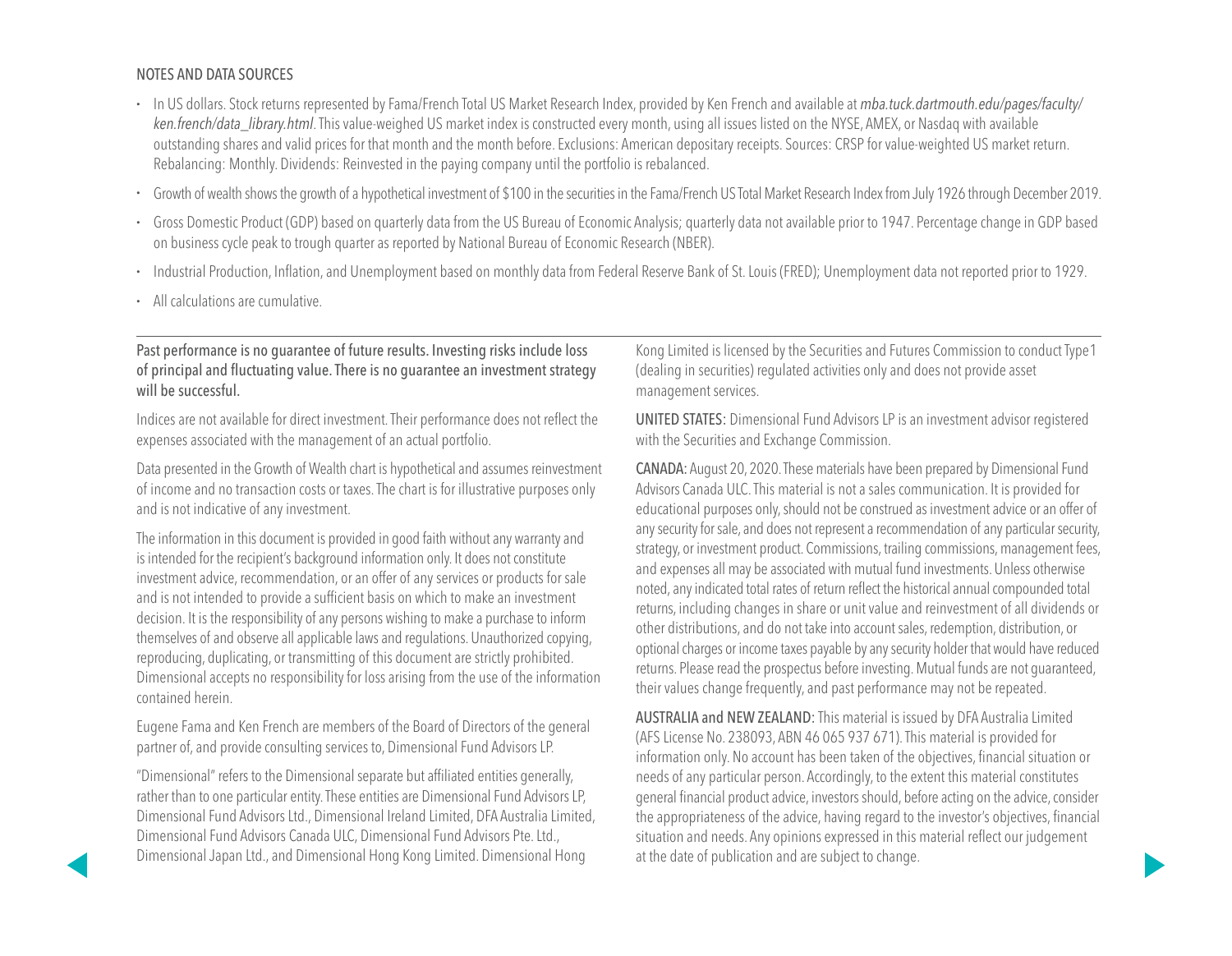Neither Dimensional Ireland Limited (DIL) nor Dimensional Fund Advisors Ltd. (DFAL), as applicable (each an "Issuing Entity," as the context requires), give financial advice. You are responsible for deciding whether an investment is suitable for your personal circumstances, and we recommend that a financial adviser helps you with that decision.

#### WHERE ISSUED BY DIMENSIONAL IRELAND LIMITED

Issued by Dimensional Ireland Limited (DIL), with registered office 10 Earlsfort Terrace, Dublin 2, D02 T380, Ireland. DIL is regulated by the Central Bank of Ireland (Registration No. C185067). Information and opinions presented in this material have been obtained or derived from sources believed by DIL to be reliable, and DIL has reasonable grounds to believe that all factual information herein is true as at the date of this document.

DIL issues information and materials in English and may also issue information and materials in certain other languages. The recipient's continued acceptance of information and materials from DIL will constitute the recipient's consent to be provided with such information and materials, where relevant, in more than one language.

#### WHERE ISSUED BY DIMENSIONAL FUND ADVISORS LTD.

Issued by Dimensional Fund Advisors Ltd. (DFAL), 20 Triton Street, Regent's Place, London, NW1 3BF. DFAL is authorised and regulated by the Financial Conduct Authority (FCA). Information and opinions presented in this material have been obtained or derived from sources believed by DFAL to be reliable, and DFAL has reasonable grounds to believe that all factual information herein is true as at the date of this document.

DFAL issues information and materials in English and may also issue information and materials in certain other languages. The recipient's continued acceptance of information and materials from DFAL will constitute the recipient's consent to be provided with such information and materials, where relevant, in more than one language.

NOTICE TO INVESTORS IN SWITZERLAND: This is an advertising document.

#### RISKS

Investments involve risks. The investment return and principal value of an investment may fluctuate so that an investor's shares, when redeemed, may be worth more or less than their original value. Past performance is not a guarantee of future results. There is no guarantee strategies will be successful.

JAPAN: Provided for institutional investors only. This material is deemed to be issued by Dimensional Japan Ltd., which is regulated by the Financial Services Agency of Japan and is registered as a Financial Instruments Firm conducting Investment Management Business and Investment Advisory and Agency Business. This material is solely for informational purposes only and shall not constitute an offer to sell or the solicitation to buy securities or enter into investment advisory contracts. The material in

this article and any content contained herein may not be reproduced, copied, modified, transferred, disclosed, or used in any way not expressly permitted by Dimensional Japan Ltd. in writing. All expressions of opinion are subject to change without notice.

Dimensional Japan Ltd.

Director of Kanto Local Financial Bureau (FIBO) No. 2683 Membership: Japan Investment Advisers Association

#### FOR PROFESSIONAL INVESTORS IN HONG KONG.

This material is deemed to be issued by Dimensional Hong Kong Limited (CE No. BJE760) ("Dimensional Hong Kong"), which is licensed by the Securities and Futures Commission to conduct Type 1 (dealing in securities) regulated activities only and does not provide asset management services.

This material should only be provided to "professional investors" (as defined in the Securities and Futures Ordinance [Chapter 571 of the Laws of Hong Kong] and its subsidiary legislation) and is not for use with the public. This material is not directed to any person in any jurisdiction where (by reason of that person's nationality, residence, or otherwise) the publication or availability of this material are prohibited or which would subject Dimensional Hong Kong (including its affiliates) or any of Dimensional Hong Kong's products or services to any registration, licensing, or other such legal requirements within such jurisdiction or country. When provided to prospective investors, this material forms part of, and must be provided together with, applicable fund offering materials. This material must not be provided to prospective investors on a standalone basis. Before acting on any information in this material, you should consider whether it is suitable for your particular circumstances and, if appropriate, seek professional advice.

Unauthorized copying, reproducing, duplicating, or transmitting of this material are prohibited. This material and the distribution of this material are not intended to constitute and do not constitute an offer or an invitation to offer to the Hong Kong public to acquire, dispose of, subscribe for, or underwrite any securities, structured products, or related financial products or instruments nor investment advice thereto. Any opinions and views expressed herein are subject to change. Neither Dimensional Hong Kong nor its affiliates shall be responsible or held responsible for any content prepared by financial advisors. Financial advisors in Hong Kong shall not actively market the services of Dimensional Hong Kong or its affiliates to the Hong Kong public.

#### SINGAPORE

This material is deemed to be issued by Dimensional Fund Advisors Pte. Ltd., which is regulated by the Monetary Authority of Singapore and holds a capital markets services license for fund management.

This advertisement has not been reviewed by the Monetary Authority of Singapore. This information should not be considered investment advice or an offer of any security